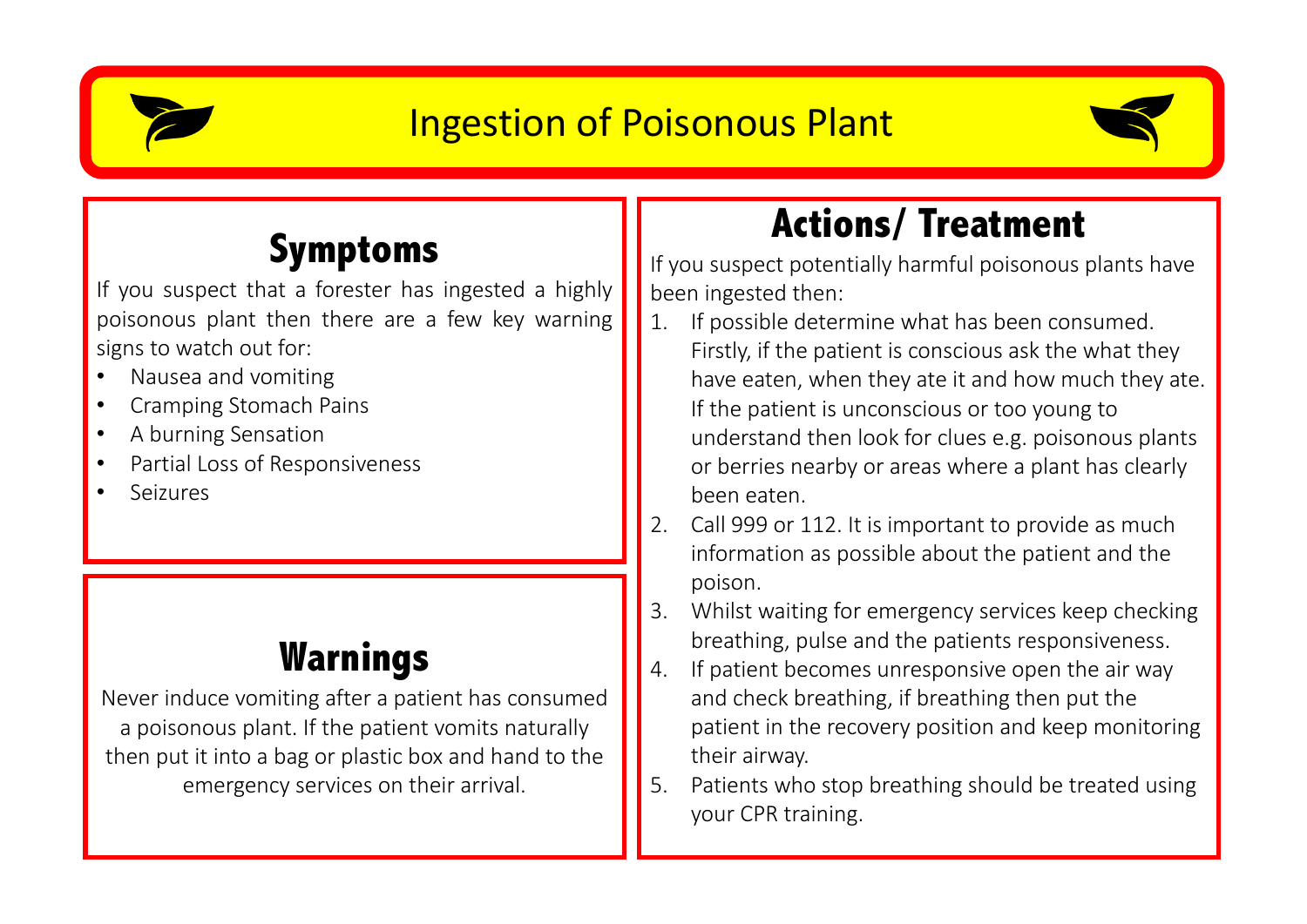

#### **Contact With Poisonous Plant**



#### **Symptoms**

- A red rash is the usual reaction. It often appears immediately in irritant contact dermatitis, but sometimes in allergic contact dermatitis the rash does not appear for one to two days after the exposure.
- Your skin may swell or blister, or you may get a raised red rash, called hives, or sometimes the rash appears in a pattern that points to the offending agent.
- Your skin will itch and perhaps burn. Irritant contact dermatitis tends to be more painful than itchy.
- Irritant contact dermatitis often affects hands that have been exposed by resting in or dipping into a container (sink, bucket, tub) containing the irritant.
- Once a reaction starts, it may take as long as four weeks to resolve completely.

#### **Warnings**

If your rash does not improve or continues to spread after a couple of days of self-care, or is severely affected, seek medical advice.

## **Actions/ Treatment**

In many cases, contact dermatitis does not require medical treatment.

- Avoid touching the trigger plant.
- Washing with soap and cool water can remove or inactivate most of the offending substance, if it is done immediately after exposure.
- If blistering develops, cold moist compresses applied for 20 minutes three times a day are helpful.
- Calamine lotion and cool oatmeal baths may relieve itching.
- Oral antihistamines can also relieve itching.
- For mild cases that cover a relatively small area, hydrocortisone cream in non-prescription strength may be sufficient.
- Avoid scratching, which worsens the inflammation.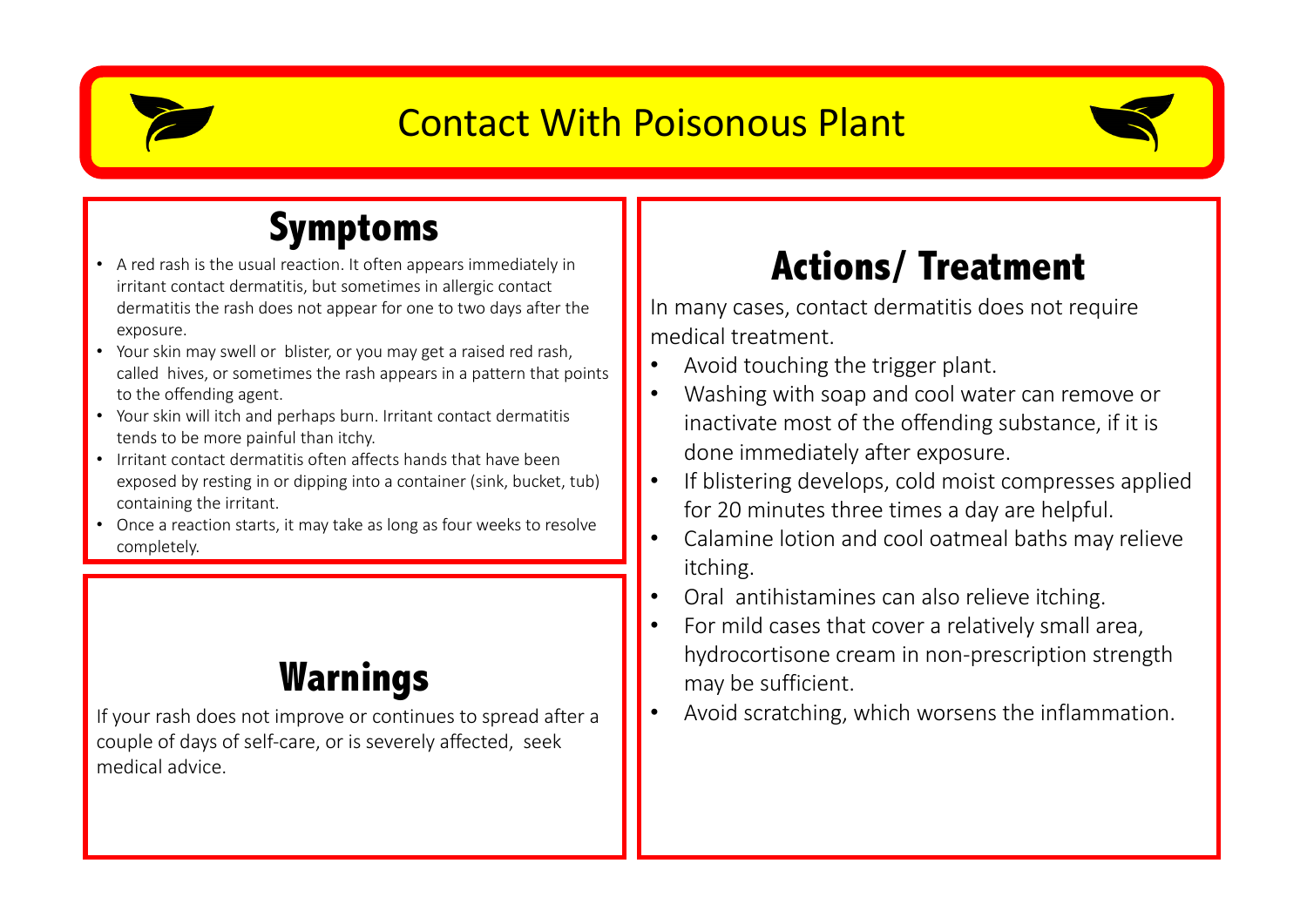

## **Animal Bites**



#### **Symptoms**

Following an animal bite, it is important to keep a close eye out for signs of infection:

- swelling, redness, or pain that lasts more than 24 hours
- fluid (pus) that drains from the bite or wound
- red streaks that run up the hand and arm
- tenderness or pain under the elbow or armpit due to swollen lymph nodes
- loss of mobility or sensation in limb (e.g.the finger or hand)
- Fever, chills or fatigue

### **Warnings**

- Bites from sharp, pointed teeth cause deep puncture wounds. This can damage tissues and let germs into the skin, so you need to treat any bite that breaks the skin, to stop it getting infected.
- One infection someone might get from an animal bite is rabies, which is a serious viral infection that attacks the brain and nervous system. If an infected animal bites a human, they will pass on the virus, through their saliva.
- Tetanus (a bacterial infection) is also a potential risk after an animal bite.

# **Actions/ Treatment**

If you suspect someone has been bitten by an animal:

- 1. Wash the wound from the bite thoroughly with soap and warm water. This will reduce the risk of infection from an animal bite.
- 2. Remove any objects from the bite, such as teeth, hair or dirt.
- 3. Encourage the wound to bleed slightly by gently squeezing it, unless it's already bleeding freely.
- 4. Raise and support the wound and pat it dry, preferably with clean gauze from your first aid kit. Then cover it with a sterile wound dressing.
- 5. If the wound is large or deep, then treat for bleeding and call 999/112 for an ambulance.
- 6. If you think there's a risk of rabies, then you need to get them to hospital as fast as you can.
- 7. If the wound is dirty or they're not sure if there if they've had a tetanus jab, then tell them to see their doctor.